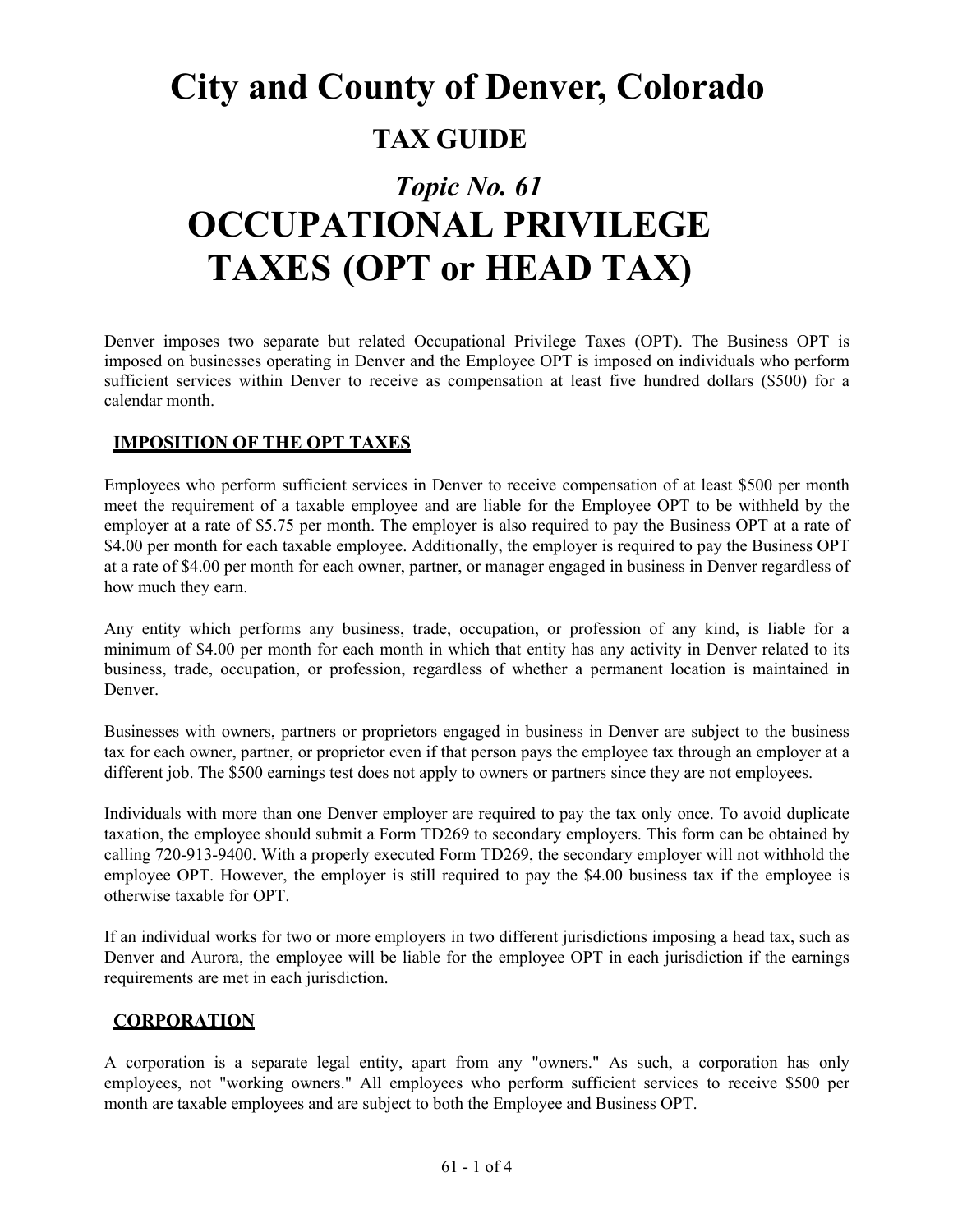# **LIMITED LIABILITY COMPANY**

A limited liability company (LLC) is a legal entity formed under state law. The IRS does not recognize an LLC for federal income taxes and requires that an LLC declare itself as a corporation, partnership, or "disregarded entity" (for single member LLC's only). Denver imposes EOPT on an LLC based on its declaration with the IRS.

- Corporation see above.
- Partnership all "working members" are taxed as owners.
- Disregarded Entity the single member is taxed as an owner.

# **DOMESTIC HELP**

Individuals or households that employ domestic help (domestics) are employers as defined in DRMC Section  $53-202(a)(2)$  and are required to withhold and remit the Employee OPT from the domestics they employ. Even though the individuals or households meet the definition of employer they are not subject to the Business OPT because they are not engaged in business in the City.

Domestic help may be employees, or they may be self-employed. Federal Insurance Contribution Amount (FICA) withholding status provides guidance as to whether the domestic help is an employee (FICA withheld) or is self-employed (FICA paid by individual only). If the domestic help is self-employed, they are required to set up an OPT account with the Department of Finance and they are required to pay the Business OPT.

# **EXEMPTIONS**

Employees who perform services for a single employer, but whose work is performed in more than one jurisdiction that imposes an occupational privilege tax, are required to pay the tax only in the jurisdiction in which they spend the majority of their working hours. This exemption applies to the employer as well as to the employee.

There is no exemption for an employee who performs services for the same employer in Denver and a municipality that does not impose an occupational privilege tax. It does not matter if the employee spends the majority of his/her time in the other municipality. If the employee meets the \$500 earnings requirement in Denver, she/he is still subject to Denver OPT, as is the employer.

There is also an exemption provided in the Business OPT for governmental or charitable entities whose employees are performing duties consistent with the organization's exempt status. The Employee OPT provides no such exemption and all liable employees are required to have the tax withheld and remitted by their employer.

### **OCCUPATIONAL TAX RETURNS**

- A. Businesses with ten (10) or more employees must file and remit taxes on a monthly basis. Businesses with less than ten (10) employees may file and remit quarterly.
- B. Monthly payments are due the last day of the month following the month in which the liability was incurred. Quarterly payments are due the last day of the month following the three-month period in which the liability was incurred.
- C. Individuals, sole proprietors, and partnerships without employees are subject to the tax have the option to pay for the entire calendar year. This annual payment is due January 31st of each year.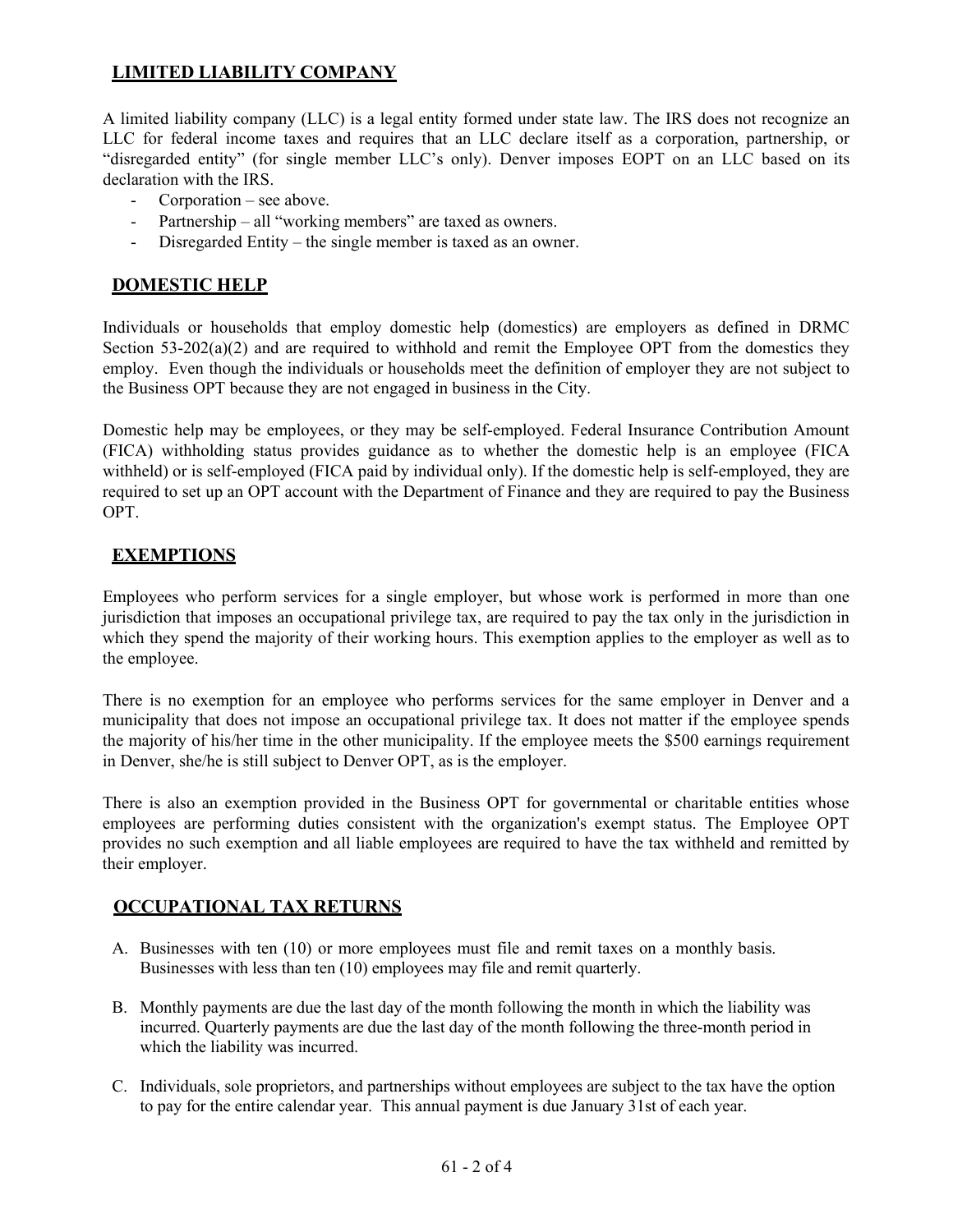### **EXAMPLES**

1. Build-To-Suit Construction Company has its offices in Denver and has many in-progress projects in Colorado. All employees perform sufficient services to receive compensation of at least \$1000 per month, including those on the supervisory staff, Bill, Joe, and Al.

Bill has the Denver City Park project; therefore, his team is subject to the Denver OPT.

Joe is working on a house in Aurora. Since the crew is working full time in another city that also collects OPT, the tax is paid to Aurora.

Jim is working on both Bill's and Joe's crews as the need arise. For the current month, Jim has worked 88 hours in Denver and 80 hours in Aurora. Since Jim spent the majority of his time in Denver, he is liable for Denver EOPT and not Aurora OPT.

Al's crew is working on an extended project in Grand Junction. Since Al and his crew are not performing sufficient services to earn at least \$500 per month in Denver, they would not be liable for any tax even though the business is based in Denver.

2. Edward is currently under contract as a butler to an oil executive and his family at their estate in Denver. He lives at the estate and is always on-call, therefore, having no set hours. Edward is treated as being self-employed and he pays his own employment taxes.

Included in Edward's responsibilities is the supervision of four additional domestics: a cook, a maid, a gardener, and a chauffeur, who are employed by the oil executive. Each of these employees has a standard set of duties that must be performed within the hours set forth by Edward. The oil executive pays the employment taxes, including FICA, for these employees.

For OPT purposes, Edward is treated as self-employed and is required to remit the \$4.00 per month business OPT for himself. Since the other four domestics on staff are treated as employees, all employment taxes are withheld and remitted by the employer. The oil executive must withhold and remit \$5.75 per month Employee OPT for each of them. However, the household is not a business; therefore, the oil executive does not owe the Business OPT for those four individuals.

3. XYZ, Inc., sets up a shell corporation under the name of ABC, Inc., in order to take advantage of certain income tax benefits. Both corporations are located in downtown Denver. The employees of XYZ perform all business functions of ABC, which leaves ABC with no employees.

Every person having a fixed or transitory situs within the City is required to pay the Business Tax for the first owner, partner, manager or employee. Even though ABC has no taxable employees in the City, it is still required to pay the \$4.00 per month Business OPT.

4. M & S, Inc., a small business within the City, is owned by Madeline and Scott. They are the only employees of the corporation and both of them work fifty weeks per year. In lieu of receiving periodic paychecks, Madeline and Scott each receive an annual salary of \$25,000 on December 31 of each year. The salaries are recognized in a salary payable liability account on the company's books.

In their third year, the business was struggling, and Madeline and Scott agreed not to draw a salary. Although Madeline and Scott only get paid once per year, and in fact did not get paid at all in the third year, they are liable for the \$5.75 per month Employee OPT for twelve months per year since they performed sufficient services to receive at least \$500 in compensation, which is reflected in the accrued